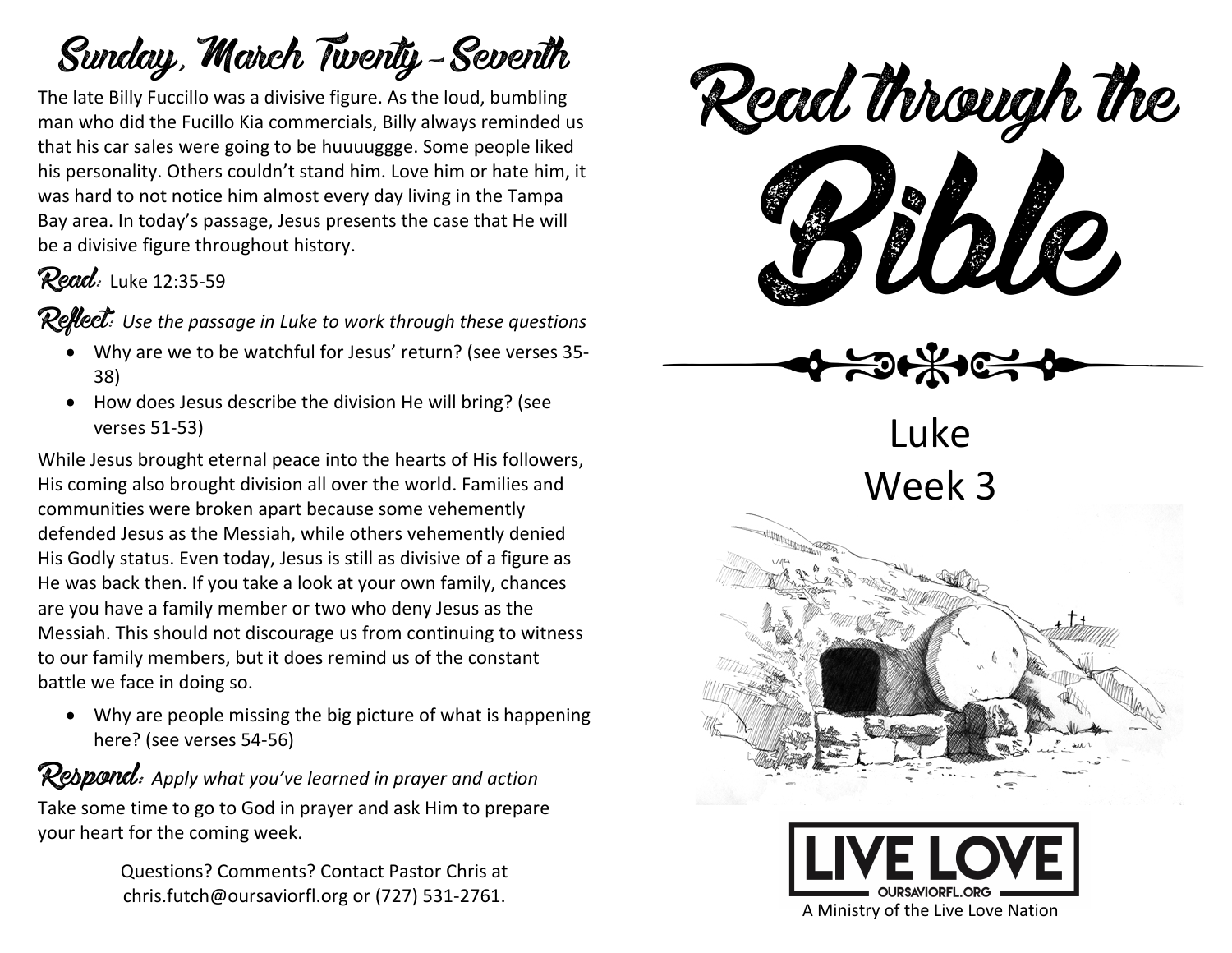# Monday, March Twenty-First

Every day, Bo Paske, a boy with autism, sits down at a table to eat his lunch in the cafeteria at Montford Middle School in Tallahassee. And every day, his mom's heart sinks when he comes home and tells her he ate lunch alone. But one early afternoon, a group of FSU football players came to visit the school, and wide receiver Travis Rudolph noticed Bo sitting at a table alone. Travis immediately sat down with him and began eating a slice of pizza. After receiving a photo from a friend of the exchange, Bo's mom was stunned at how kind Travis had been to her son, especially when the wide receiver could have easily sat at a table full of popular, athletic kids asking for his autograph. In today's passage, Jesus makes it clear which table He's sitting at.

### Read: Luke 9:1-36

Reflect: Use the passage in Luke to work through these questions

- Why does Simon (later named Peter) decide to throw his nets out into the deep water? (see verse 5)
- Why were the Pharisees and teachers of the law appalled by what Jesus said to the paralytic? (see verses 20-21) How does Jesus respond to them? (see verses 22-24)

Whoa! Did Jesus just forgive someone's sins? How could He say such a thing? While it may make perfect sense to us today, people back then didn't fully understand yet that Jesus was God. They knew He could teach. They knew He could heal. But to forgive sins? That's something only God could do. Bingo!

• How did the Pharisees and teachers of the law view Jesus' association with 'sinners' and tax collectors? (see verses 29- 30) How did Jesus respond to them? (see verses 31-32)

#### **Respond:** Apply what you've learned in prayer and action

Who is somebody you know who often gets overlooked or goes unnoticed? How might you "sit" with that person this week?

# Saturday, March Twenty-Sixth

In the movie 'The Jungle Book,' Baloo the bear sings a song to his new human friend Mowgli called 'The Bare Necessities.' The opening lines speak to what exactly he means: "Look for the bare necessities, The simple bare necessities, Forget about your worries and your strife, I mean the bare necessities, Old Mother Nature's recipes, That brings the bare necessities of life." In today's passage, Jesus presents a 'bare necessities' case as to why we shouldn't focus on our own worries and strife.

#### **Read:** Luke 12:1-34

Reflect: Use the passage in Luke to work through these questions

- What does Jesus say in regard to our public allegiance to Him? (see verses 8-9)
- According to Jesus, how will the disciples be able to defend themselves before the authorities? (see verses 11-12)

Here, we again see Luke's emphasis on the Holy Spirit at work in the life of the believer. In this instance, Jesus reveals to His disciples that the Spirit will even give them the words to say when they are arrested and brought before the authorities.

- How does the parable of the rich fool illuminate the foolishness of storing up our possessions? (see verses 13- 21)
- Why does it work against us to worry? (see verses 25-26)

How often do you worry? Most of us worry at least once if not multiple times a day. While it may be natural for us to do so, Jesus reminds us that there is no real benefit to worrying. Instead, we must constantly remind ourselves that we are valuable to God (v. 24). When we allow ourselves to live in this truth, we will find ourselves worrying a whole lot less than we used to.

Respond: *Apply what you've learned in prayer and action* What do you worry about? How can Jesus' words bring you comfort today in a specific situation you are worrying about?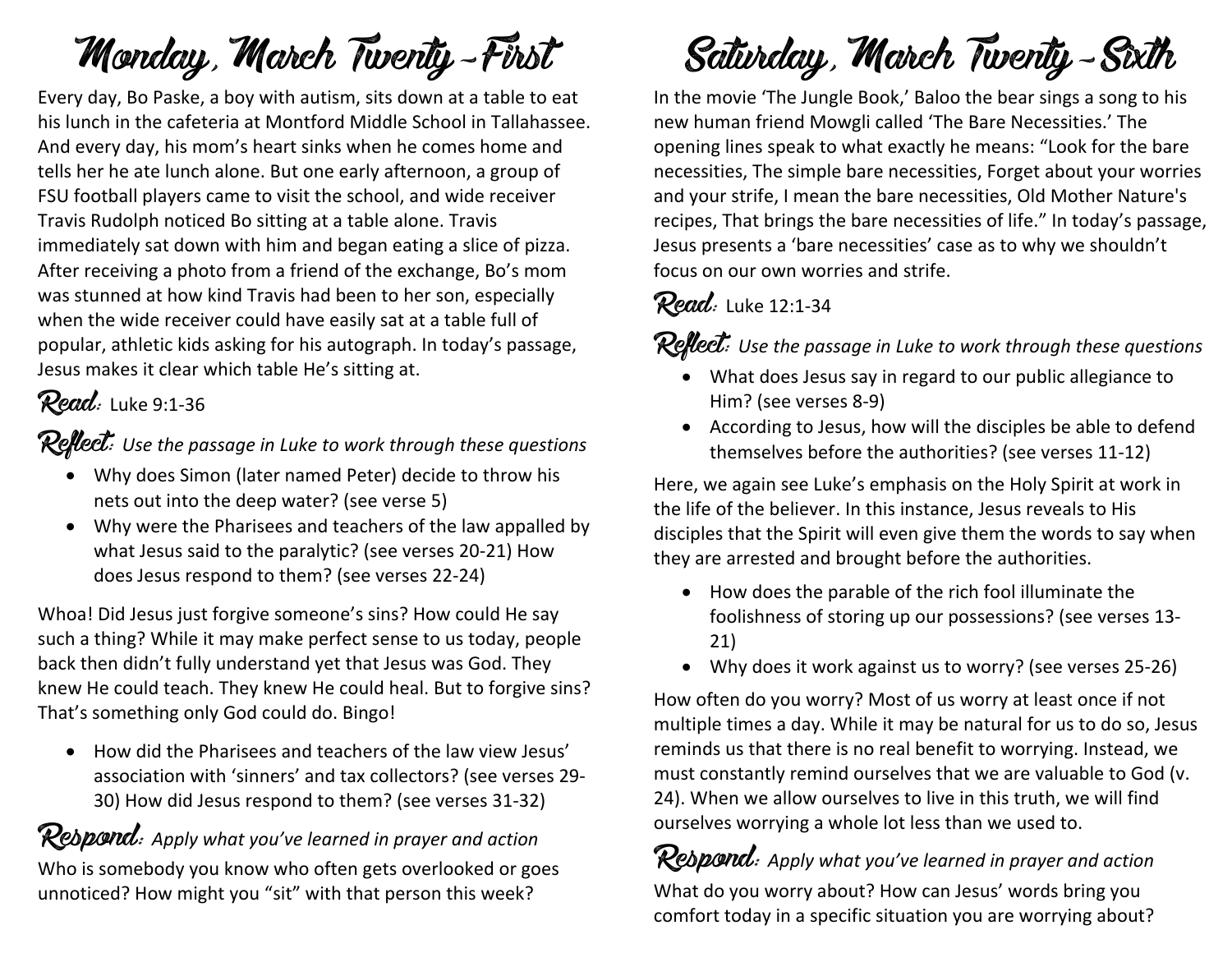# Friday, March Twenty-Fifth

In the late 1970s, a young man arrived on a bus in Tallahassee. Known for his charm and charisma, he hoped to get a job and get involved in the community. But Ted Bundy was not who he appeared to be. On January 15, 1978, Bundy broke into the Chi Omega sorority house and brutally attacked four young women. Detectives would later learn about Bundy's horrific pattern of abuse and murder. In today's passage, Jesus calls out the Pharisees and teachers of the law for not being who they appeared to be.

### Read: Luke 11:29-54

Reflect: *Use the passage in Luke to work through these questions*

• Why does Jesus mention Jonah? (see verses 29-30 and 32)

People didn't want to simply believe in Jesus; they wanted signs to prove He was really the Messiah. When Jonah came to Nineveh, he didn't come with signs to prove he was a trustworthy messenger. He simply shared truth with the people, and they believed. Jesus reminds the people here that He has come to share truth with them, and they should believe too.

• Why did Jesus find the Pharisees to be hypocritical? (see verses 39-41)

People aren't always who they appear to be. For Jesus, it was clear that the Pharisees put on a good show in public, but were greedy and miserable people in private. As followers of Jesus, we don't just appear to be Christians on the outside. Faithful followers also exhibit Jesus on the inside. We are who we appear to be!

• How did the experts of the law abuse their power over the people? (see verse 46)

#### Rebpond: Apply what you've learned in prayer and action

Is who you appear to others who you really are? Take some time to determine how you might become a more congruent and authentic witness to those around you.

# Tuesday, March Twenty-Second

In the TV show 'Chopped,' four contestants compete against each other to determine who is the greatest chef in the room. Throughout the competition, the contestants cook three courses – an appetizer, a main course, and a dessert. After each course, one of the contestants is "chopped." Finally, after the dessert round, one of the remaining two contestants is crowned the Chopped Champion. In today's passage, the disciples want to know – who is the greatest among them?

#### **Read:** Luke 9:37-62

Reflect: Use the passage in Luke to work through these questions

• How does Jesus' respond to the father's plea to heal his son? (see verses 41-42)

These seem like harsh words coming from Jesus, but they speak to the lack of faith that people had in Him. The crowds had seen Him perform miracles and healings, and yet, many still did not believe. The disciples had been given the authority to heal, but it seemed they too lacked the faith to do so at times (see verse 40). Even the father of the demon-possessed boy wasn't quite sure Jesus could heal him (see Mark 9:22-23). Where was this generation's faith?

- According to Jesus, who is the greatest? (see verses 46-48)
- Why were Jesus and His disciples not welcome in the Samaritan village? (see verses 52-53)
- How does Jesus respond to peoples' attempts to follow Him? (see verses 57-62)

In each of His responses, Jesus is clear: following Him requires an immediate determination to do so. We don't follow Jesus when we can get around to it; we follow Him now!

Respond: Apply what you've learned in prayer and action In what ways or instances might you have trouble believing Jesus and the promises He has given to you?